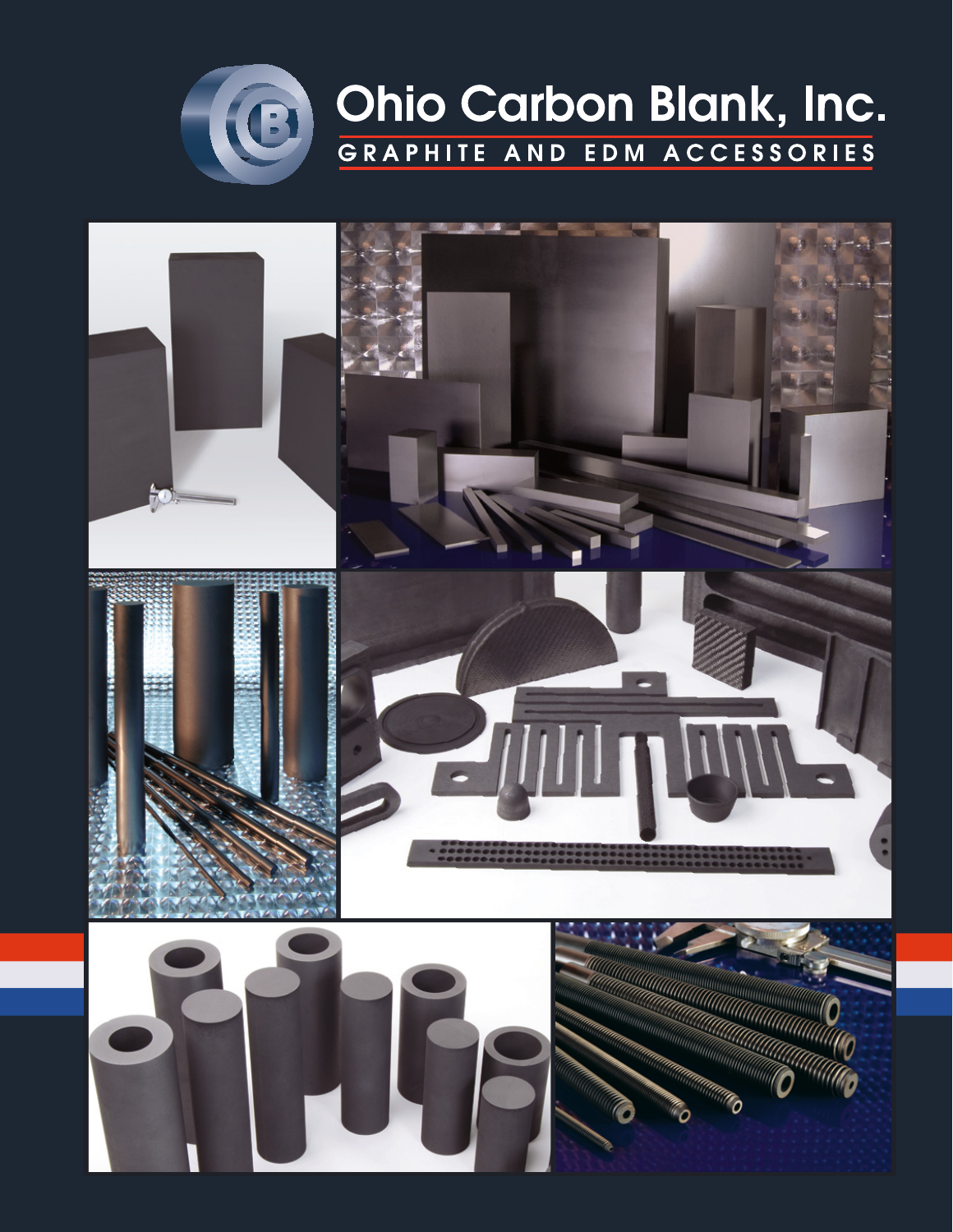





Copper Tubes

Diamond-Coated End Mills

Brass Tubes





| <b>Material</b>          | <b>Minimum</b>         | <b>Maximum</b>           |
|--------------------------|------------------------|--------------------------|
| <b>OCB UT-1E</b>         | To your specifications | 16,000 x 33,000 x 72,000 |
| <b>OCB UT-2E</b>         | To your specifications | 16,000 x 33,000 x 72,000 |
| <b>OCB UT-3</b>          | To your specifications | 7.500 x 11.750 x 24.000  |
| OCB AR-6                 | To your specifications | 10.000 x 10.000 x 28.000 |
| <b>OCB AR-8</b>          | To your specifications | 6.000 x 10.000 x 24.000  |
| OCB AR-12                | To your specifications | 6.000 x 10.000 x 24.000  |
| OCB AR-14                | To your specifications | 6.000 x 10.000 x 24.000  |
| <b>TOYO TANSO TTK-4</b>  | To your specifications | 8.000 x 10.000 x 28.000  |
| <b>TOYO TANSO TTK-4C</b> | To your specifications | 2.000 x 8.000 x 12.000   |
| POCO EDM-200             | To your specifications | 6.000 x 10.000 x 28.000  |
| <b>POCO EDM-1</b>        | To your specifications | 4.000 x 10.000 x 28.000  |
| <b>POCO EDM-3</b>        | To your specifications | 4.000 x 10.000 x 28.000  |
| <b>POCO EDM-AF5</b>      | To your specifications | 2.000 x 8.000 x 24.000   |
| POCO EDM-C3              | To your specifications | 2.000 x 8.000 x 12.000   |

**Small Blocks – Square & flatness tolerance @ +/-.0002 inch**

**Large Blocks – Saw cut +.125/-.000 inch, grind square & flatness tolerance of +/-.005 inch** 

## **OTHER PRODUCTS (in.)**

| <b>Electrode Type</b> | Type                                                       | <b>Size Range</b>                               |  |
|-----------------------|------------------------------------------------------------|-------------------------------------------------|--|
| <b>Plates</b>         | See graphite materials above                               | <b>Call for sizes</b>                           |  |
| <b>Rounds</b>         | See graphite materials above                               | .100 to 24,000 diameter                         |  |
| Mini-Rods             | EDM-3, EDM-C3 Graphite                                     | .010 to .124 diameter                           |  |
| <b>Metallic Rods</b>  | Copper, Tellurium copper,<br><b>Copper tungsten, Brass</b> | <b>Call for sizes</b>                           |  |
| <b>Metallic Tubes</b> | Copper, Tellurium copper,<br><b>Copper tungsten, Brass</b> | <b>Call for sizes</b>                           |  |
| <b>Tapping</b>        | EDM-3, EDM-C3 Std.                                         | 4-40 to 1-14                                    |  |
| <b>Tapping</b>        | EDM-3, EDM-C3 Orbital                                      | 4-40 to 1-14                                    |  |
| Wire                  | <b>Brass, Brass with Zinc Coating</b>                      | .0008" - .0125" diameter<br>8.8 - 44 lb. spools |  |

**2**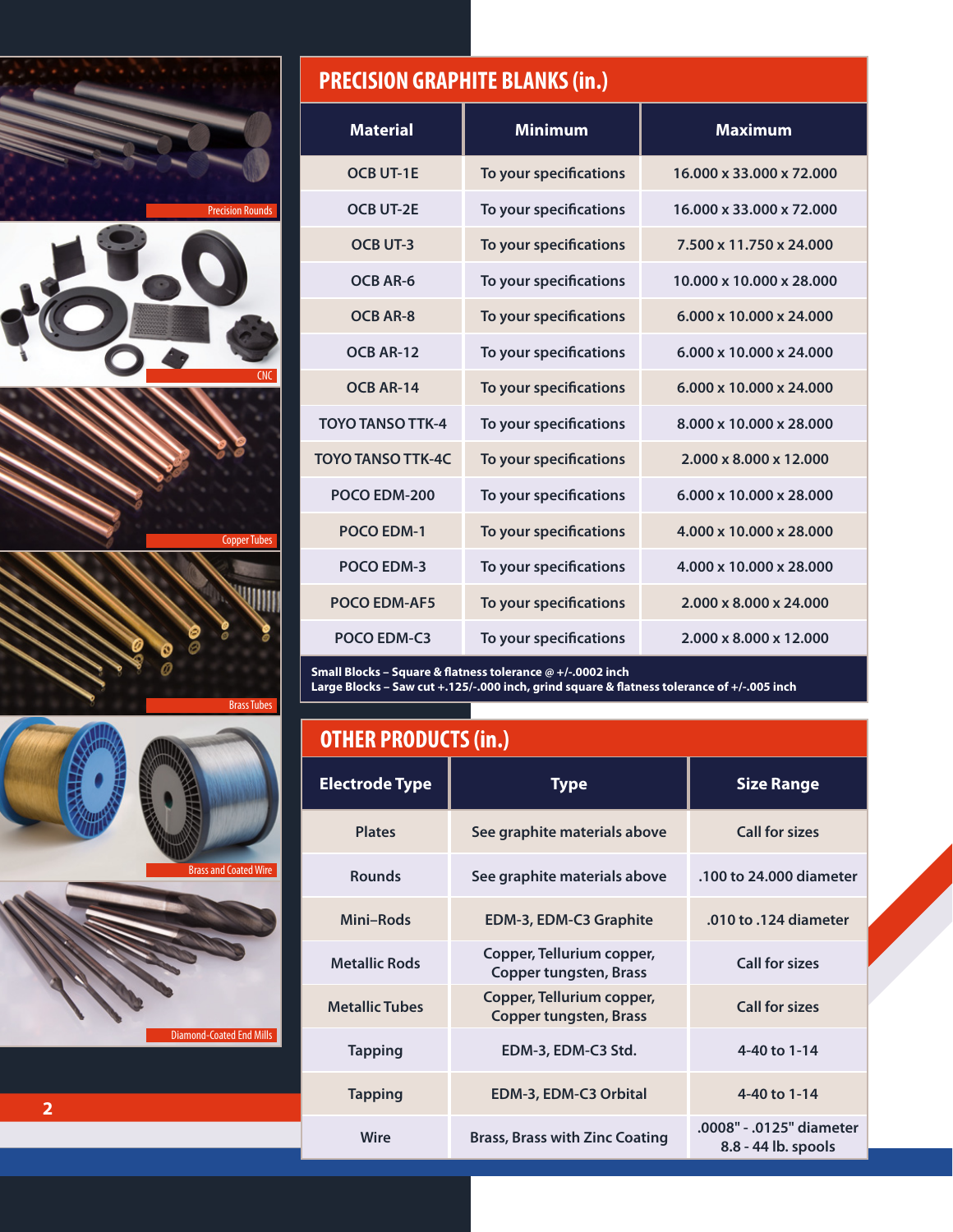| <b>MATERIALS CHART</b> |                    |                     |                                       |                                               |                                 |                                                         |                                           |                                              |
|------------------------|--------------------|---------------------|---------------------------------------|-----------------------------------------------|---------------------------------|---------------------------------------------------------|-------------------------------------------|----------------------------------------------|
| Grade                  | <b>Application</b> | <b>Grain</b>        | Avg.<br><b>Particle</b><br>Size (In.) | <b>Apparent</b><br><b>Density</b><br>$g/cm^3$ | <b>Shore</b><br><b>Hardness</b> | <b>Electrical</b><br><b>Resistance</b><br>$\Omega$ -in. | <b>Flexural</b><br><b>Strength</b><br>psi | <b>Compressive</b><br><b>Strength</b><br>psi |
| <b>OCB UT-1E</b>       | <b>Mechanical</b>  | Coarse              | 0.03100                               | 1.74                                          | 40                              | 0.00032                                                 | 2,700                                     | 5,800                                        |
| <b>OCB UT-2E</b>       | <b>Mechanical</b>  | Coarse              | 0.03000                               | 1.72                                          | 40                              | 0.00030                                                 | 2,400                                     | 5,100                                        |
| <b>OCB UT-3</b>        | <b>Mechanical</b>  | <b>Fine</b>         | 0.00040                               | 1.70                                          | 50                              | 0.00053                                                 | 5,300                                     | 10,000                                       |
| <b>OCB AR-6</b>        | <b>EDM</b>         | <b>Fine</b>         | 0.00047                               | 1.76                                          | 55                              | 0.00050                                                 | 6,500                                     | 14,300                                       |
| <b>OCB AR-8</b>        | <b>EDM</b>         | <b>Fine</b>         | 0.00047                               | 1.80                                          | 65                              | 0.00049                                                 | 7,500                                     | 16,500                                       |
| OCB AR-12              | <b>EDM</b>         | <b>Super-Fine</b>   | 0.00031                               | 1.78                                          | 63                              | 0.00053                                                 | 7,540                                     | 15,400                                       |
| OCB AR-14              | <b>EDM</b>         | <b>Ultra-Fine</b>   | 0.00019                               | 1.86                                          | 80                              | 0.00050                                                 | 11,000                                    | 24,200                                       |
| <b>TOYO TTK-4</b>      | <b>EDM</b>         | <b>Ultra-Fine</b>   | 0.00016                               | 1.78                                          | 72                              | 0.00055                                                 | 10,600                                    | 19,600                                       |
| <b>TOYO TTK-4C</b>     | <b>EDM</b>         | <b>Ultra-Fine</b>   | 0.00016                               | 2.90                                          | 60                              | 0.00010                                                 | 15,500                                    | 28,000                                       |
| POCO EDM-200           | <b>EDM</b>         | <b>Super-Fine</b>   | 0.00039                               | 1.66                                          | 68                              | 0.00057                                                 | 8,100                                     | 14,000                                       |
| <b>POCO EDM-1</b>      | <b>EDM</b>         | <b>Ultra-Fine</b>   | 0.00019                               | 1.66                                          | 69                              | 0.00076                                                 | 9,700                                     | 14,200                                       |
| POCO EDM-3             | <b>EDM</b>         | <b>Ultra-Fine</b>   | 0.00019                               | 1.81                                          | 73                              | 0.00061                                                 | 13,300                                    | 18,100                                       |
| <b>POCO EDM-AF5</b>    | <b>EDM</b>         | <b>Angstro-Fine</b> | 0.00004                               | 1.80                                          | 83                              | 0.00085                                                 | 14,500                                    | 22,100                                       |
| POCO EDM-C3            | <b>EDM</b>         | <b>Ultra-Fine</b>   | 0.00019                               | 3.05                                          | 66                              | .000013                                                 | 20,300                                    | 28,350                                       |

**Specifications are typical from manufacturer & subject to minor changes** 



Gì INTERNATIONAL

Ohio Carbon Blank now offers Swiss‑made EDM Wire and Sinker tooling that is compatible with Hirschmann, 3R, and Erowa®.

www.ohiocarbonblank.com

info@ohiocarbonblank.com

*Toll free* **800-448-8887**

**ISO-9001:2008** Certified Company